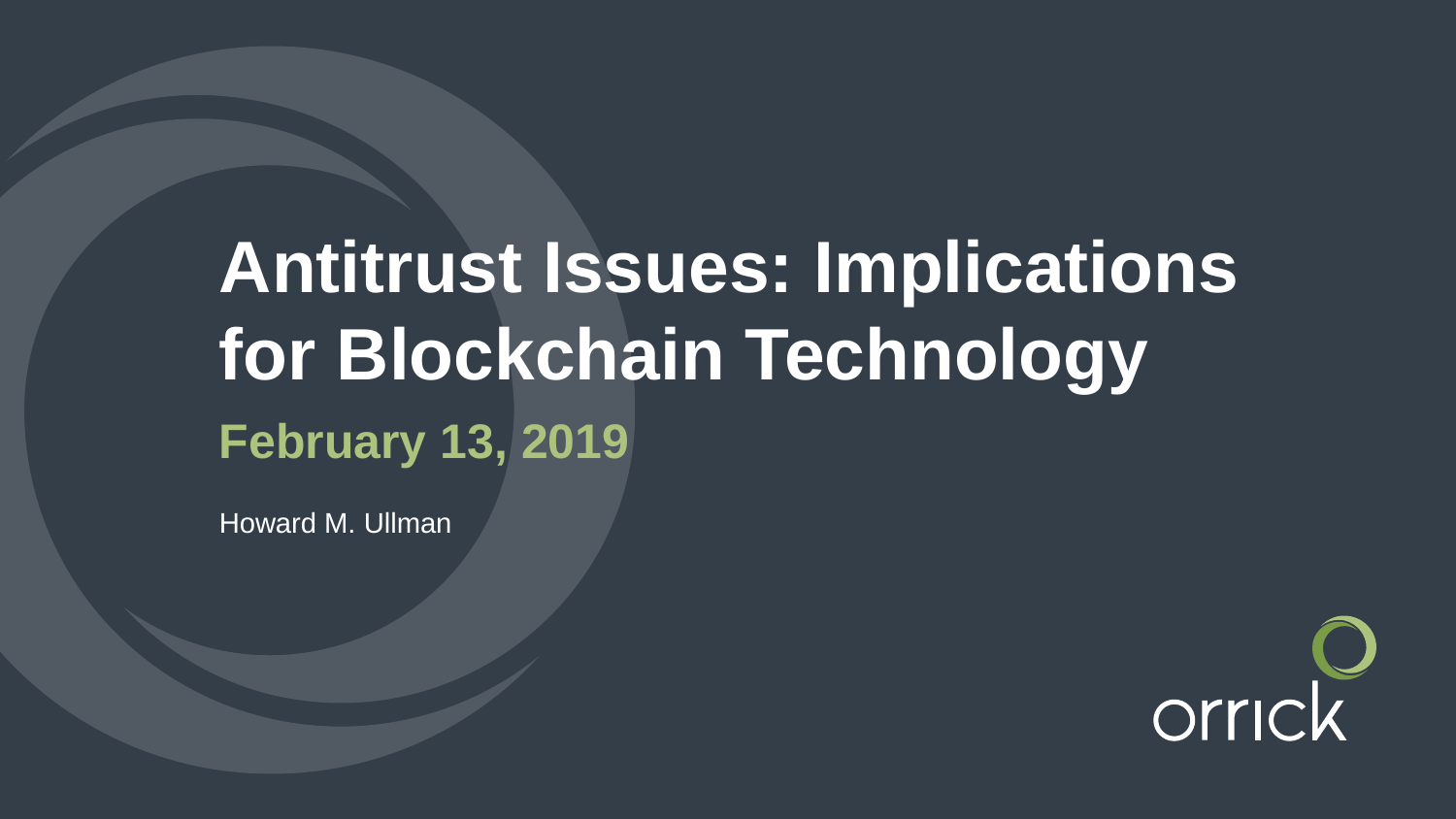## **Overview – Types of Blockchain Antitrust Risk, Applicable Law, and Suggestions for Mitigation**



- Types of Blockchain antitrust risk
	- Active collusion (price-fixing)
	- Information exchange
	- Exclusion of competitors
	- Standard-setting
- Applicable law
- Blockchains may be joint ventures
- Suggestions for mitigating each type of risk

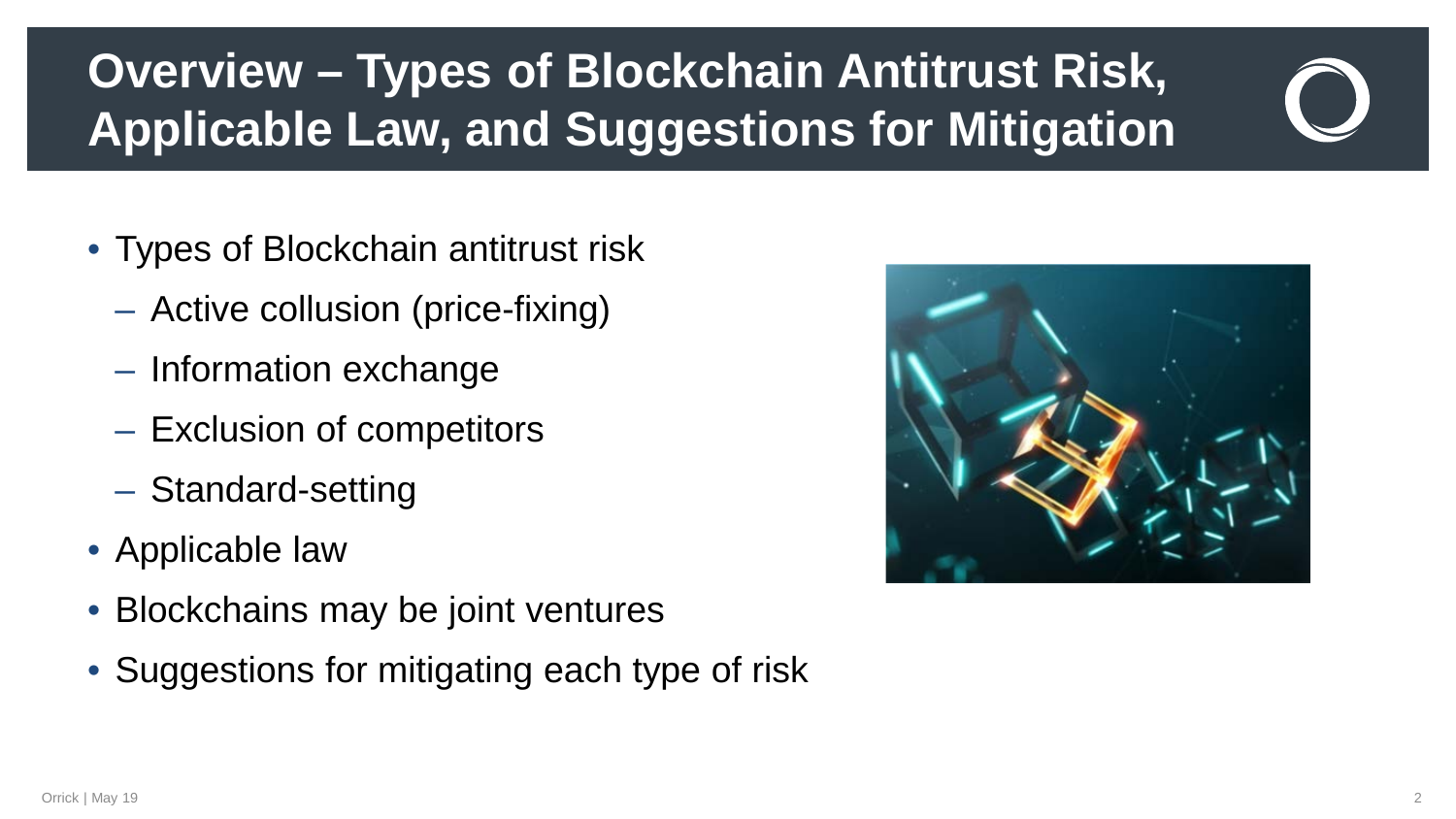### **Basics of Antitrust Rules (U.S. Federal Law)**

- Sherman Act § 1: Agreements between two or more independent entities which unreasonably restrain trade
	- "*Per Se* Rule" v. "Rule of Reason"
	- Horizontal v. vertical agreements
- Sherman Act § 2: Monopolization & attempted monopolization by a single firm
	- "Rule of Reason"
	- Monopoly power / dominance, or dangerous probability of acquiring
	- Unnecessarily exclusionary conduct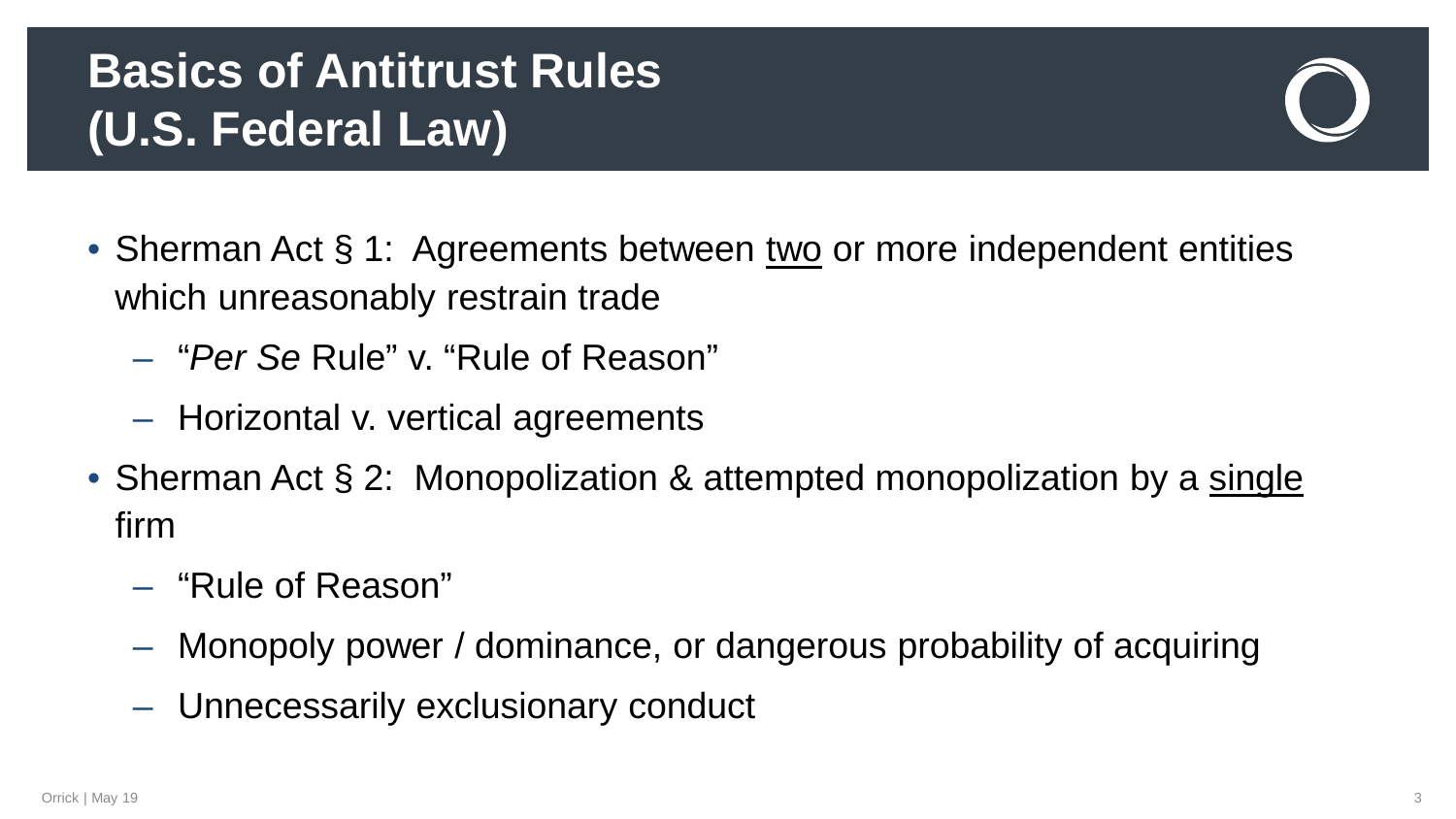#### **Unilateral Pricing Is Lawful Under Sherman Act § 1\***

- "Contract, Combination or Conspiracy" (or "Agreement" or "Concerted Practice") is required
	- Express agreement; inference of conspiracy
	- "Plus factors"
		- Self-interest to act collectively; contrary to interest to act alone
		- Evidence of opportunities for collusion
		- Simultaneous (or near simultaneous) identical actions
- "Parallel pricing" and "follow the leader pricing"
- Difficult line to draw in litigation
- *\* But may be unlawful under Sherman Act § 2* Orrick | May 19 44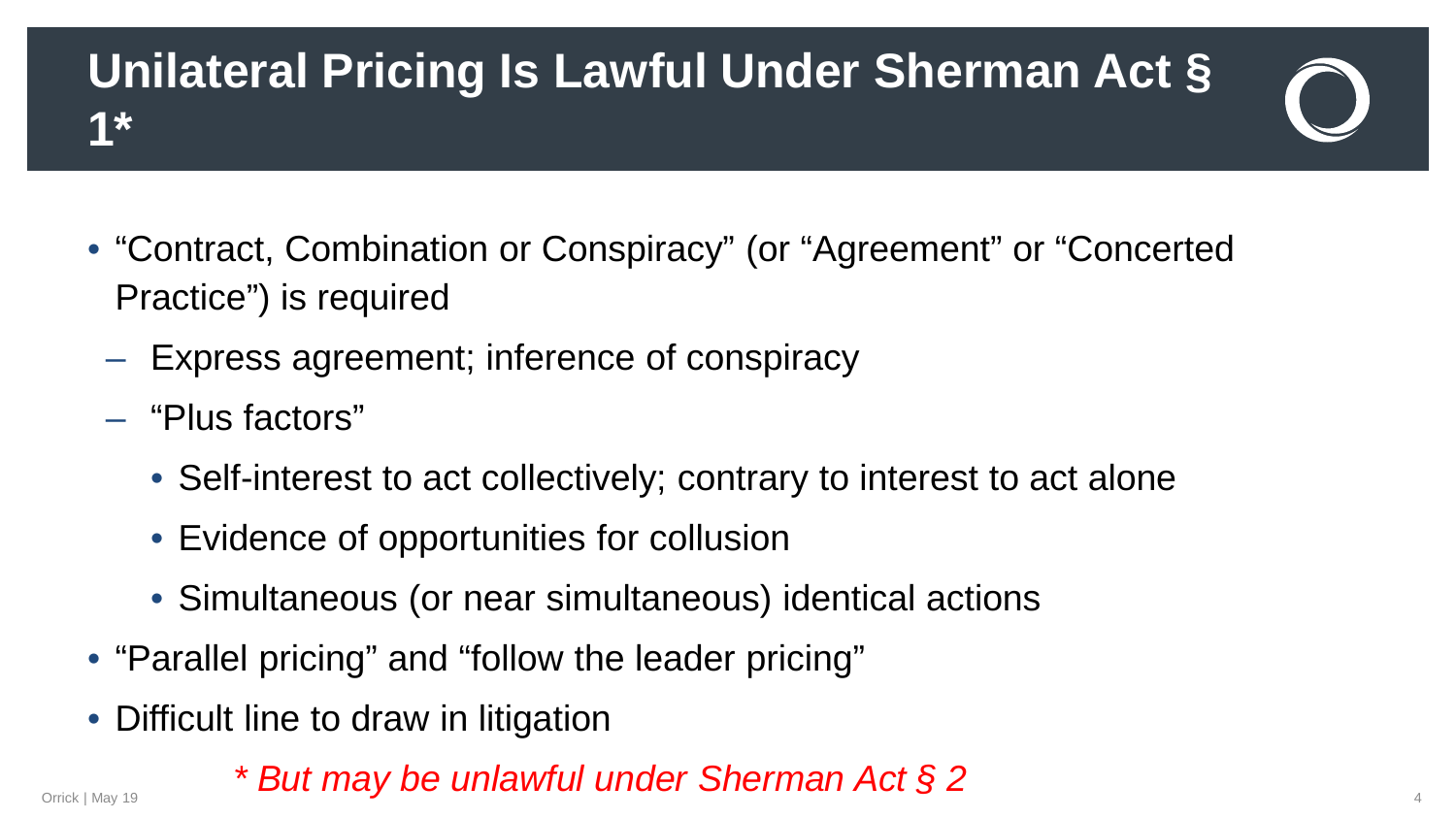#### **Exchange of Price Information Among Competitors**

- Can be a form of price fixing if results in agreement
- Not *per se* illegal (U.S. federal law)
	- DOJ/FTC Health Care Guidelines safe harbor
	- Proof of price impact required
	- Impact is likely under many market conditions
- Can be dangerous
- Can be seen as evidence of actual price agreement
- Exchange of confidential non-price information also can be seen as evidence of price collusion

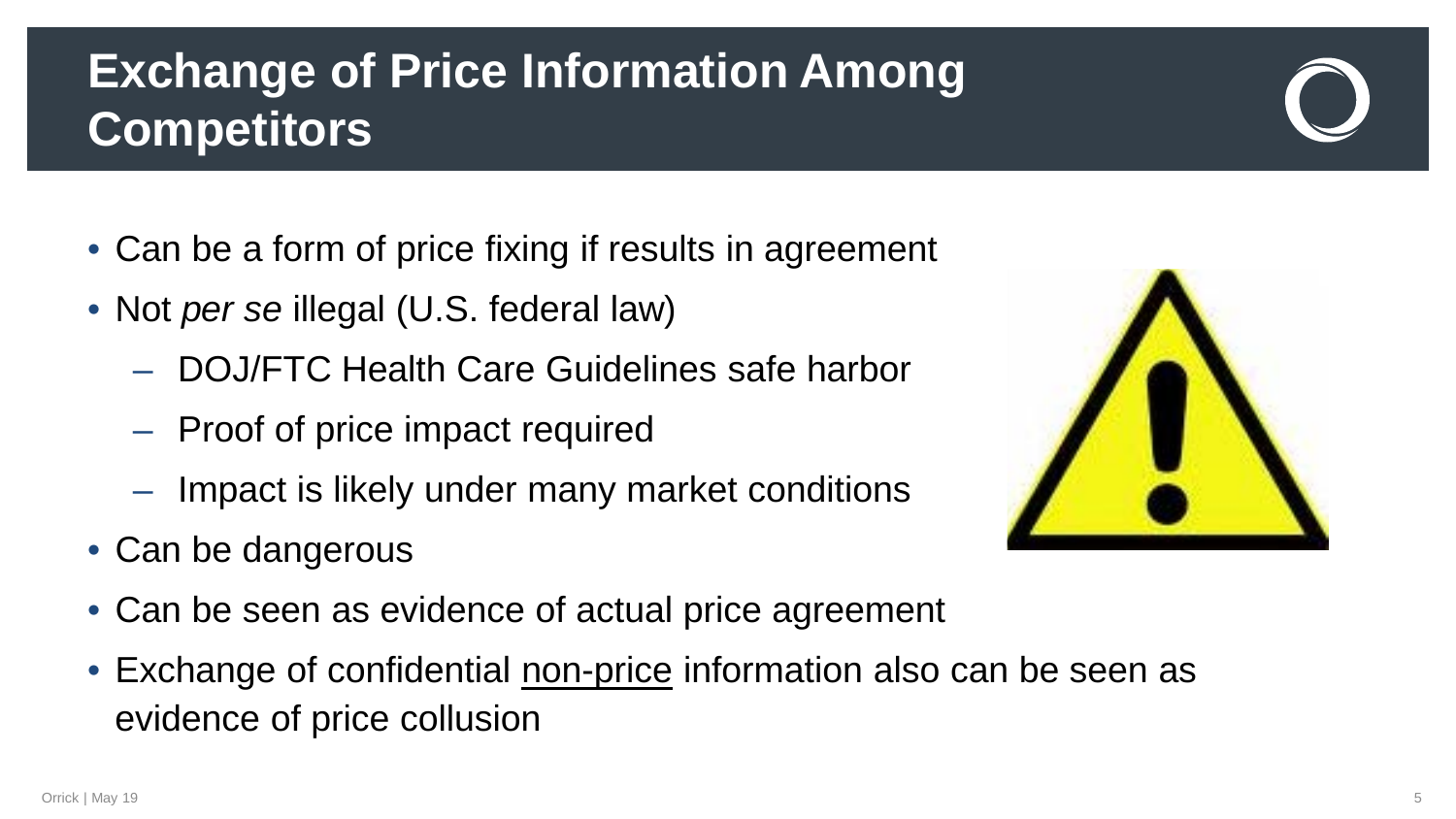### **Membership in Cooperative Associations**



- A competitor excluded from a cooperative venture between or among other competitors may complain that the exclusion is unfair or unlawful
	- Typically a Section 1 issue; could also be framed as attempted monopolization or conspiracy to monopolize
- Exclusion from buying cooperative Rule of Reason. *Northwest Wholesale Stationers v. Pacific Stationery & Printing*, 472 U.S. 284 (1985)
- Denial of access can nevertheless be condemned. *See, e.g., Realcomp II Ltd. v. FTC*, 635 F.3d 815 (6<sup>th</sup> Cir. 2011)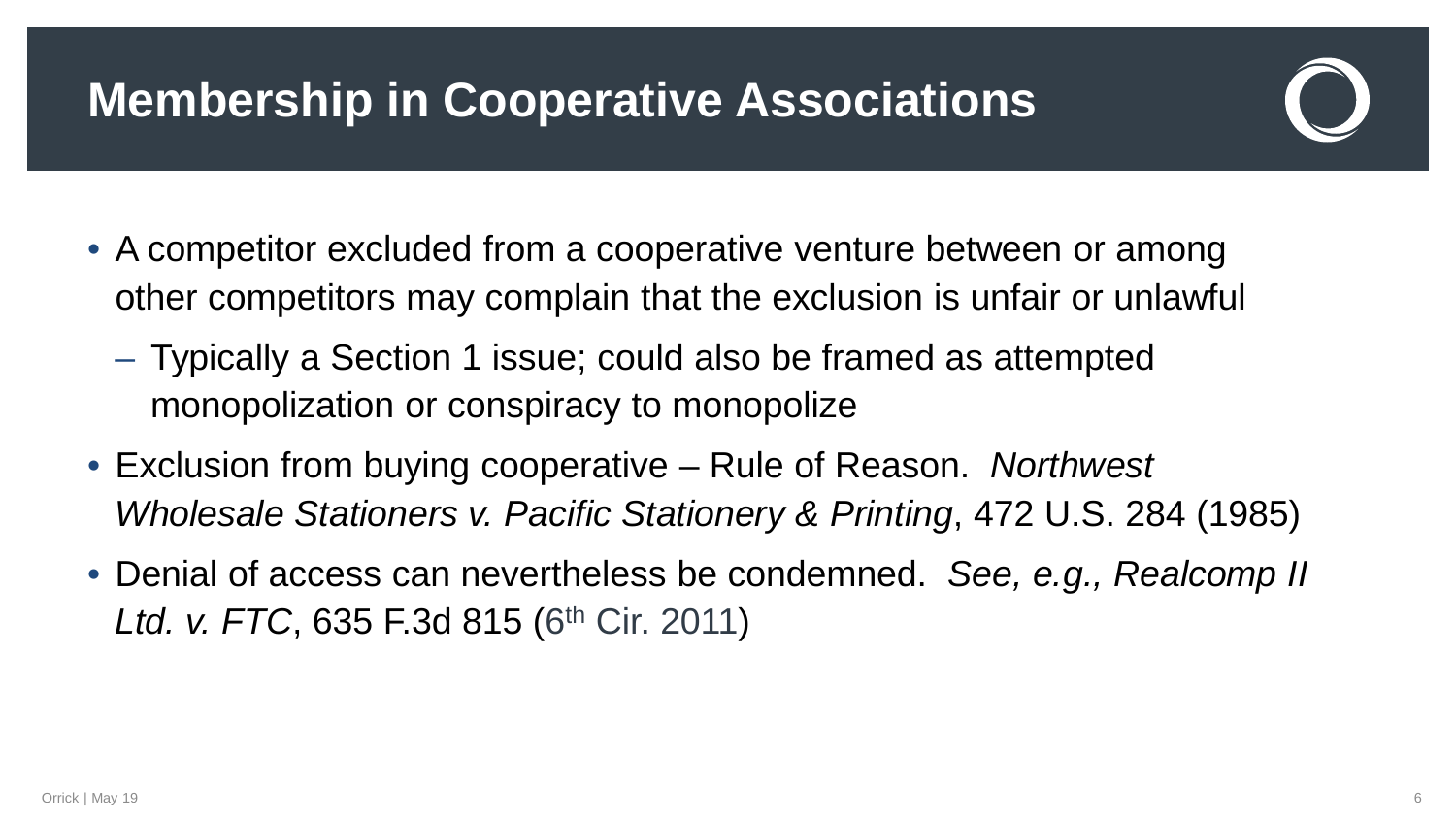### **Standard-Setting Organizations**



- Standard-Setting Organizations ("SSOs") are effectively joint ventures
- *Addamax Corp. v. Open Software Foundation*, 888 F. Supp. 274, 280-81 (D. Mass. 1995) (treating standard-setting organization as a joint venture for antitrust purposes)
- Rule of Reason analysis
	- *National Association of Review Appraisers v. Appraisal Foundation*, 64 F.3d 1130, 1133-34 (8th Cir. 1995); *Broadcom Corp. v. Qualcomm Inc*., 501 F.3d 297, 309 (3d Cir. 2007) ("private standard setting . . . need not, in fact, violate antitrust law" because of its procompetitive effects)
- Patent "hold-up" problem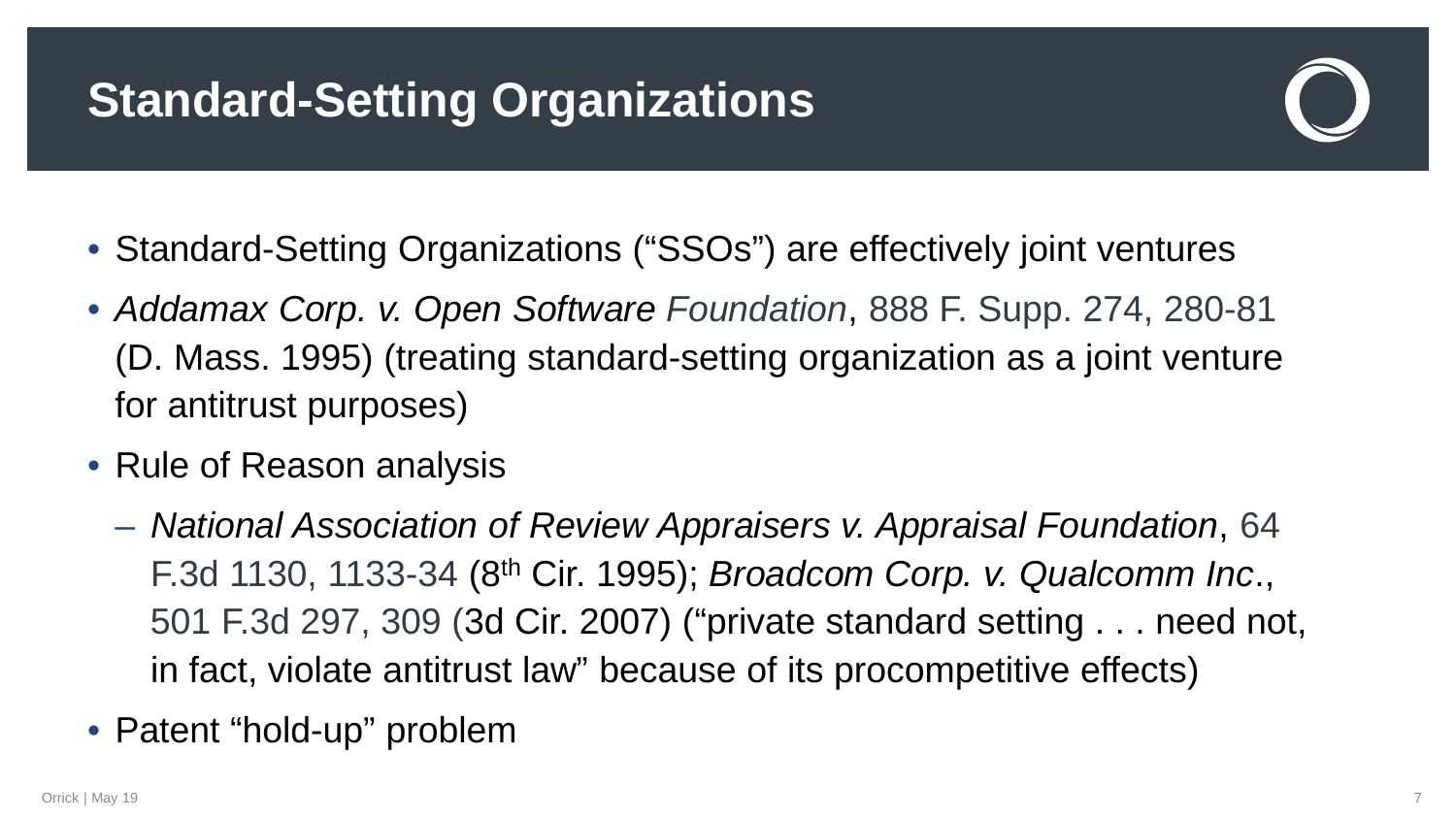### **Active Collusion: Risk and Mitigation**

#### • Risk

- Competitors will use Blockchain price, cost, or output data to enter into unlawful horizontal agreements
- Mitigation
	- Adopt appropriate antitrust compliance programs/policies, and make sure they expressly extend to Blockchain activities
	- Limit the opportunity for data to be misused by limiting access (*see infra*, information exchange)
	- To the extent possible, limit data on the Blockchain to historic (aggregated) price, cost, or output data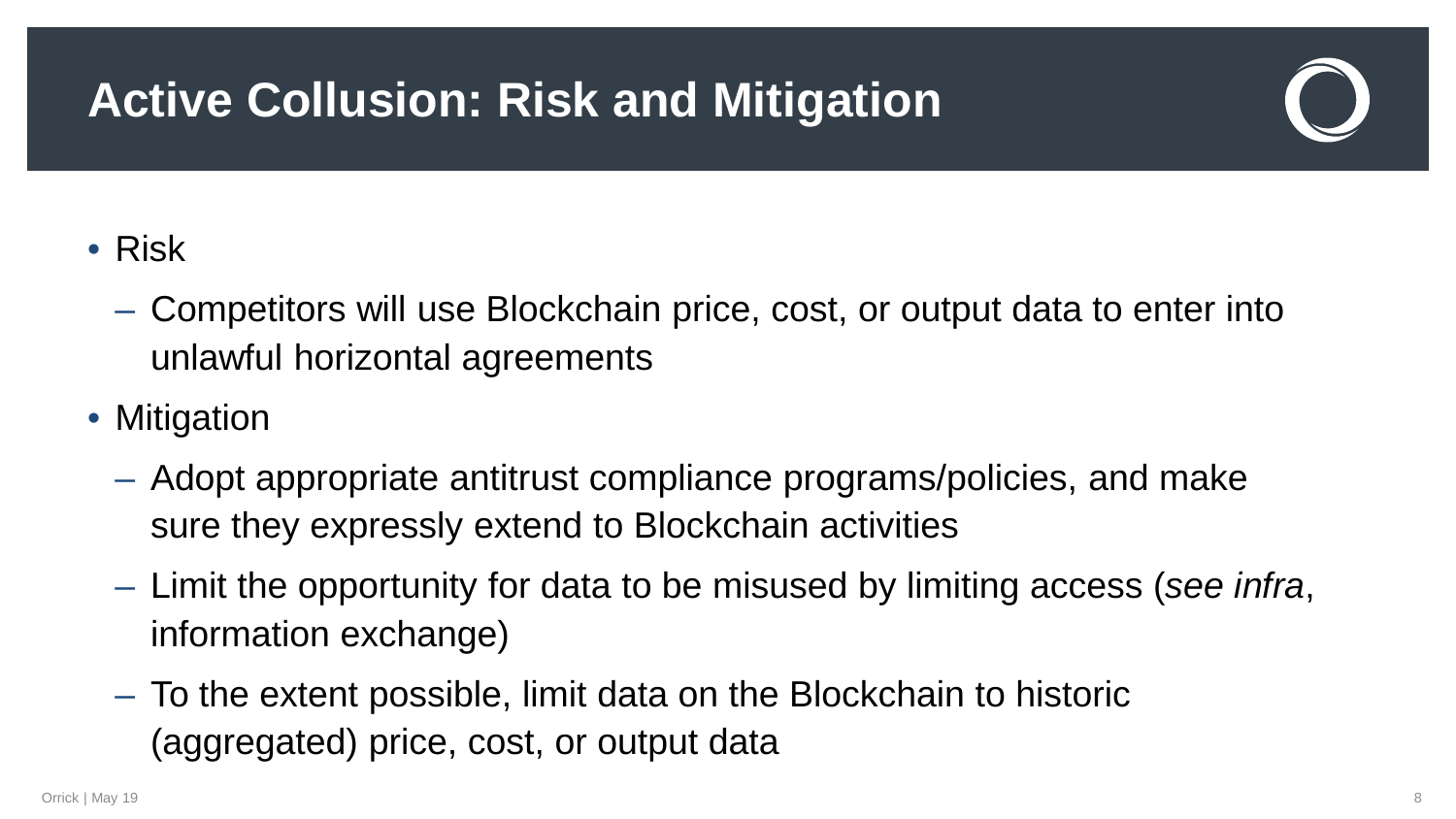## **Information Exchange: Risk and Mitigation**

#### • Risk

- Price/cost/output information visible on the Blockchain
- Could result in price impact, or could facilitate an agreement or be circumstantial evidence of an agreement; could also deter price-cutting
- Mitigation
	- Separate competitors from the Blockchain recordkeeping function
		- Use a third-party record-keeper who could/would provide aggregated reports or data (but: costs and trust issues)
	- Firewalls at each competitor (perhaps cryptographically based)
	- Record aged, aggregated data (where possible)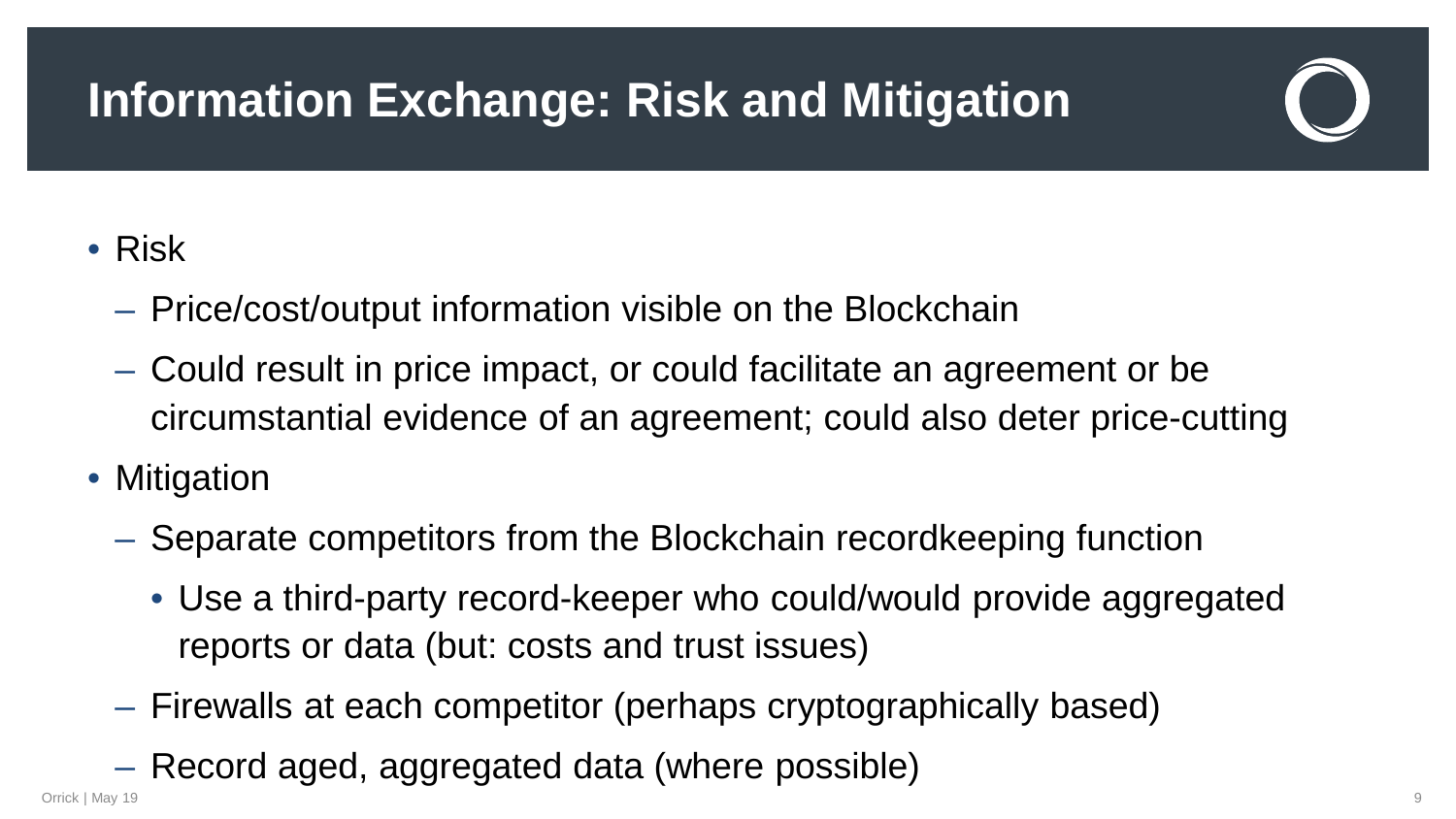### **Exclusion of Competitors: Risk and Mitigation**



#### • Risk

- Exclusion or termination of a competitor that claims access to a private Blockchain is necessary (essential?) to compete
- Mitigation
	- Consider size/potential dominance of private Blockchain
	- Adopt clear and fair membership criteria
	- Adopt clear and fair rules for membership expulsion
		- Provide adequate due process for expulsion decisions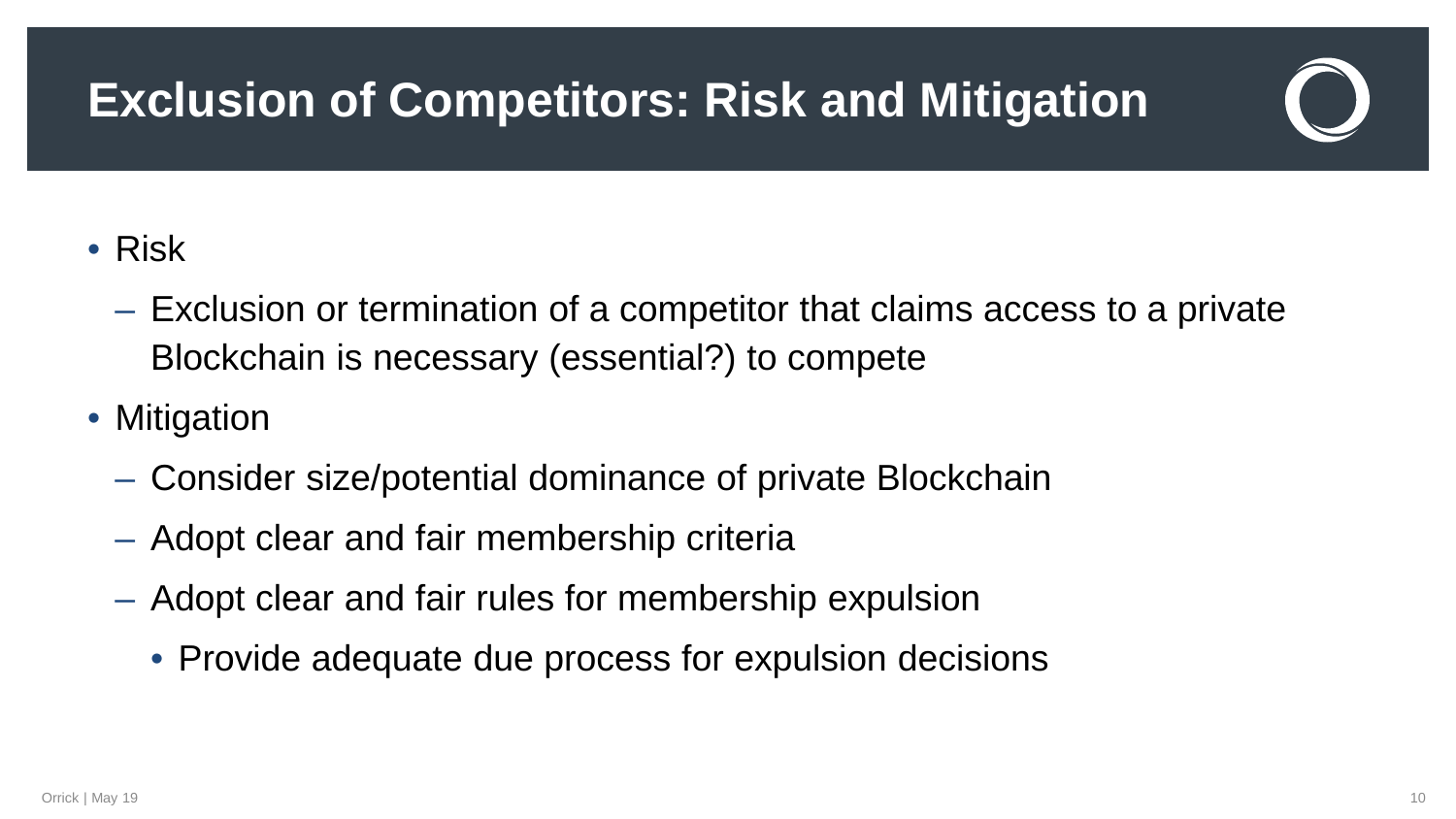### **Standard-Setting: Risk and Mitigation**

#### • Risks

- Consensus mechanism as a standard
	- Might favor certain network members over others (*e.g.*, in connection with processing time or bandwidth), or might boycott the transactions of certain members
- Patent hold-up
- Mitigation (especially for a Blockchain that dominates an industry or industry segment)
	- Adopt fair and non-discriminatory consensus rules
	- Adopt patent / IP disclosure rules and require FRAND commitments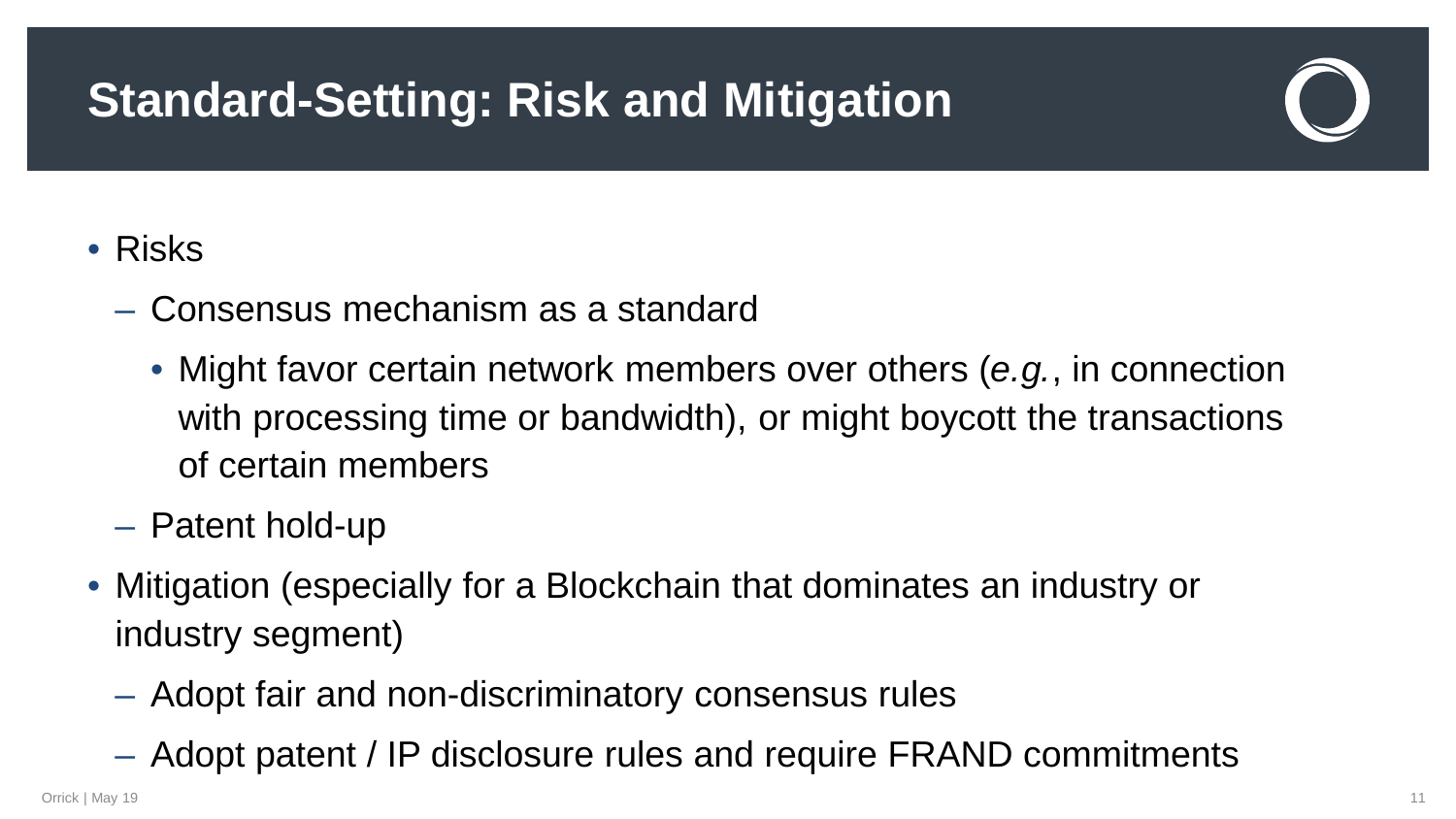#### **Conclusion**



- Blockchain is an exciting new technology that may lead to many procompetitive benefits
- Joint ventures that utilize Blockchain technology will often pass antitrust muster
- However, competitors who form or participate in Blockchain ventures need to mindful of the potential antitrust risks and take appropriate actions to mitigate them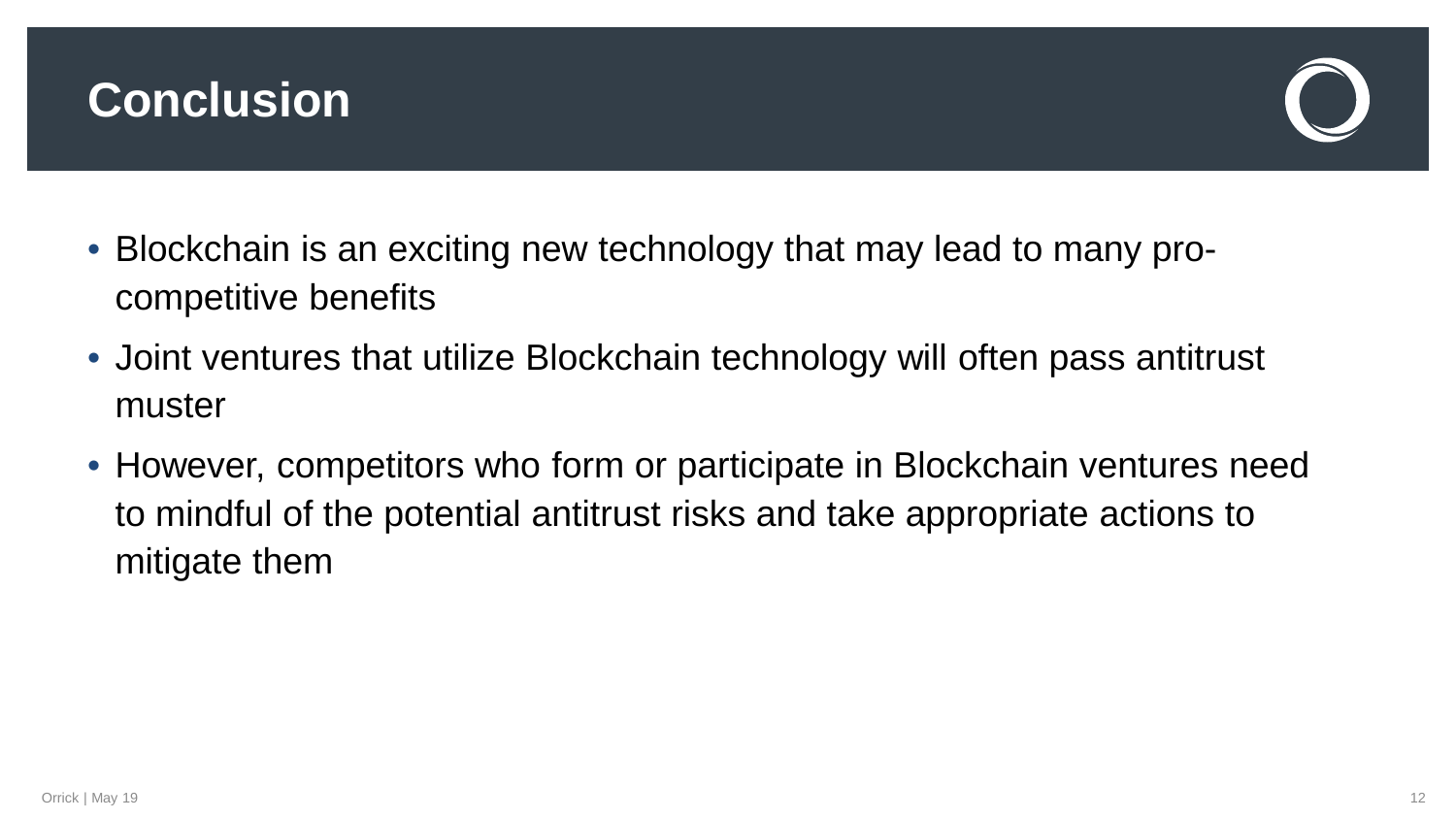#### **Questions?**

**Privileged & Confidential**





#### **Howard M. Ullman**

**Orrick, Herrington & Sutcliffe LLP 405 Howard Street San Francisco, CA 94105-2669 415-773-5652 [hullman@orrick.com](mailto:hullman@orrick.com)**